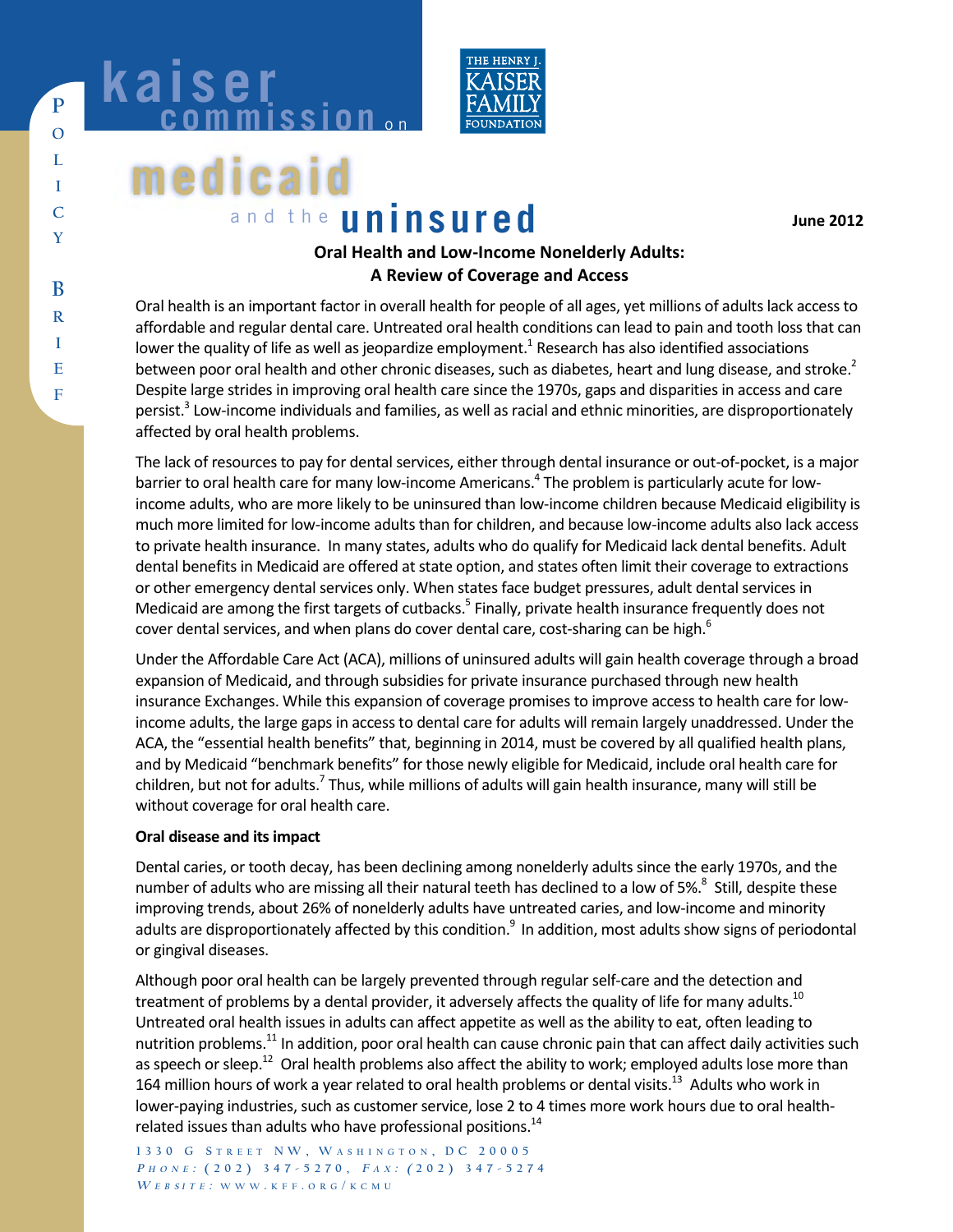## **Disparities in oral disease and use of dental care**

Despite advances in oral health care, disparities in the prevalence of oral disease continue to exist. In part, these disparities reflect systemic factors such as the lack of water fluoridation in communities, which has been shown to reduce the prevalence of dental caries.<sup>15</sup> Adults, particularly those with low income, may not have transportation or the flexibility to take time from work to see a dental provider.<sup>16</sup> Gaps in health literacy and public understanding of the important role of oral health in overall health, and the lack of a focus on oral health among primary health care providers, are additional variables in the oral health equation.<sup>17</sup>

Overall, 26% of nonelderly adults ages 19-64 have untreated dental caries.<sup>18</sup> But the rate is highest among adults with income below 100% FPL, \* who are more than three times as likely to have untreated caries as adults with income above 400% FPL (Figure 1).<sup>19</sup> Also, African-American and Hispanic adults have higher rates of untreated caries than White adults  $-$  39% and 41%, compared to 22%.<sup>20</sup> And adults with any health insurance are less likely to have untreated caries than uninsured adults (22% versus 43%). 21





Regular dental care is important to maintaining good oral health. Low-income adults are less likely to have seen a dental provider within the last year than higher-income adults.<sup>22</sup> In 2010, just 42% of adults with income below 200% FPL had a dental visit in the last year, compared to 70% of adults with income above 200% (Figure 2).<sup>23</sup> More than 1 in 5 low-income adults reported that they had not had a dental visit in five years or more, or had never had a visit.<sup>24</sup>

The largest disparities in access to dental care are associated with income, but racial and ethnic disparities also exist. In 2010, while a majority of low-income adults in all racial/ethnic groups had not had a dental visit in the last year, Hispanic adults were the population least likely to have had a visit. Hispanic adults were also the most likely to have gone five years or more without a visit, or never to have had a visit – 27% of low-income Hispanic adults fell into this category, compared to 20% of lowincome White adults. 25

 <sup>\*</sup> The federal poverty level for a family of four in 2012 is \$23,050.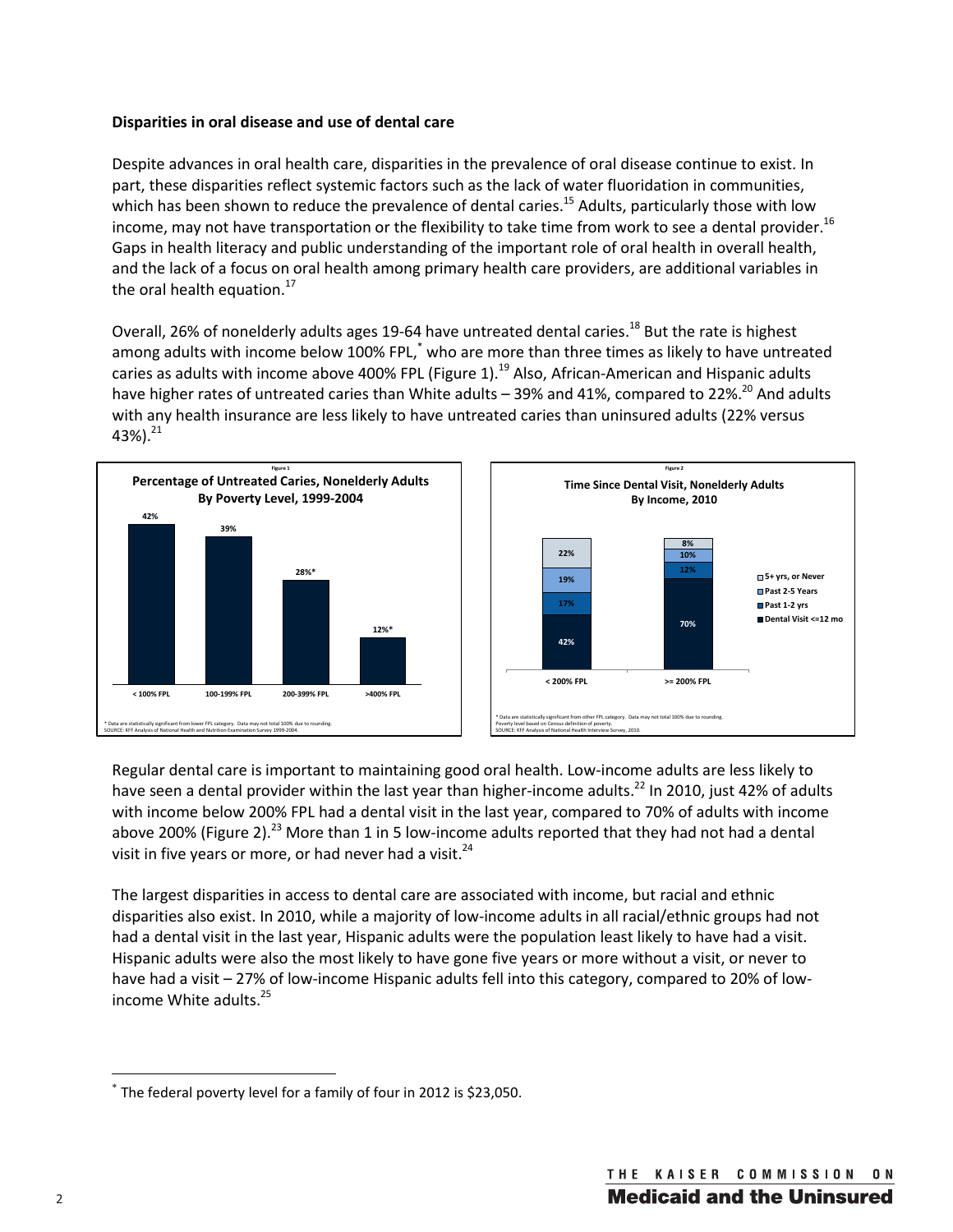### **Limited Medicaid coverage of adult dental benefits and frequent cutbacks**

While federal law mandates coverage of dental care for children in Medicaid, coverage of adult dental services is a state option. Also, states define the amount, duration and scope of the benefits they cover. Almost all states currently provide some dental benefits for adults in Medicaid, but nearly half cover only dental care for pain relief or emergency care for injuries, trauma, or extractions.<sup>26</sup> Furthermore, adult dental benefits are among the first Medicaid benefits states target for cuts when they are under budget pressure. When California and Massachusetts cut Medicaid adult dental benefits in response to budget pressures, negative outcomes followed for beneficiaries. Both states experienced major declines in the utilization of dental services and in dental provider participation in Medicaid.<sup>27</sup> Many adult beneficiaries experienced pain due to untreated oral health conditions, and they were frequently unable to access care, even from safety-net providers.<sup>28</sup> Both states saw a decline in spending, but costs were often shifted to other care settings such as community health centers. <sup>29</sup> Despite such consequences, cutbacks in adult dental benefits in Medicaid are a perennial issue – 13 states recently reported that they cut dental benefits in FY 2011 or had plans to do so in FY 2012. $^{30}$ 

As of 2009, 24 million nonelderly adults, including many with severe disabilities, were covered by Medicaid. Because most state Medicaid programs do not cover comprehensive dental benefits for adults, these very low-income adults largely go without needed preventive and primary oral health care.<sup>31</sup> Among the states that cover dental exams and cleanings for adults, many require copayments that may be hard to afford for low-income adults. States that do cover preventive exams and/or cleanings may not cover restorative dental services, such as fillings or root canals.<sup>32</sup> States may also limit their coverage of dental procedures to a specific dollar amount or impose caps on the number of certain services they will cover. The lack of consistent or comprehensive coverage continues to leave adult Medicaid enrollees without necessary care and unprotected from high-cost procedures.

Millions of low-income, mostly uninsured, adults are expected to gain Medicaid coverage in 2014 under the ACA, and millions of other adults will gain private health insurance through the new Exchanges.<sup>33</sup> The health reform law mandates a set of essential health benefits that both the Medicaid "benchmark" package for the expansion population and all qualified health plans must cover. While the federally required essential health benefits include oral health services for children, they do not include such coverage for adults.<sup>34</sup>

#### **Low rates of dental coverage among low-income adults**

The uninsured rate among low-income adults is high and, for every adult without health insurance, three lack coverage of dental care. This reflects limited Medicaid coverage of adult dental care and the fact that private health insurance often does not cover dental benefits. Few adults living in or near poverty have any private dental coverage, and even among adults with incomes above 200% FPL, just two-thirds do (Figure 3). <sup>35</sup> Adults with Medicaid or private health insurance are the least likely to have private dental coverage (4%), making their access to oral health care marginal.<sup>36</sup> Overall, in 2009, fewer than half of all adults ages 19-64 had private coverage for dental care.<sup>37</sup>

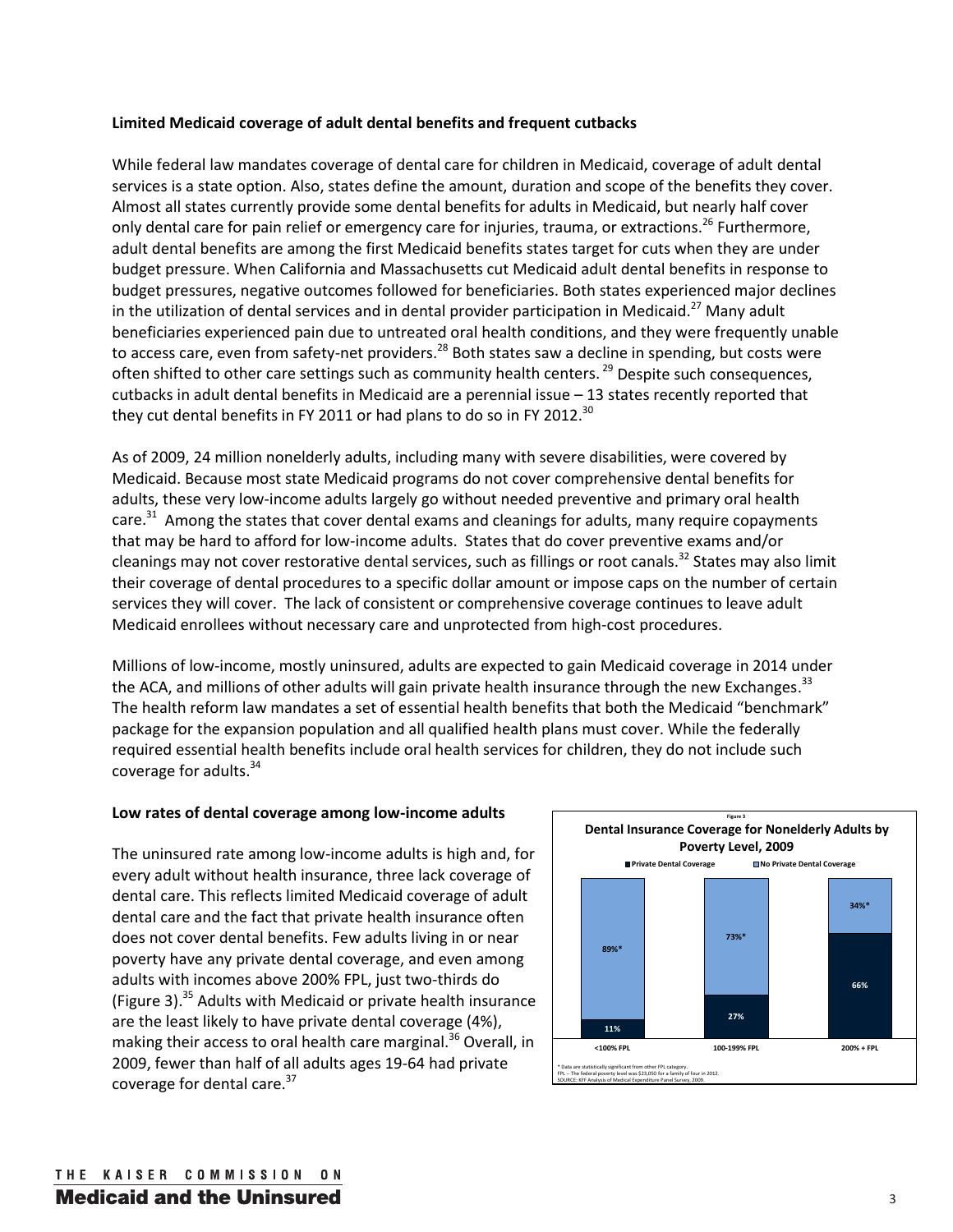#### **Positive impact of dental coverage on access**

Private dental coverage improves access to dental care, but access still remains lower for those with incomes below 200% FPL than for those above 200% FPL. In 2010, nonelderly adults with private dental coverage were more likely to see a dental provider in the past 12 months than those without private dental coverage. Among low-income adults, about two-thirds of those with private coverage for dental care had a dental visit in the last year compared to 36% of adults without private dental coverage (Figure 4). A quarter of lowincome adults without private dental coverage had not seen a dental provider in five years or more, or ever, compared with 8% of adults with private dental coverage.



#### **Low self-reported unmet dental need may reflect gaps in health literacy**

About 8% of nonelderly adults reported an unmet dental need; that is, they were unable to get care or delayed care.<sup>38</sup> However, the percentage of adults who have not seen a dental provider in over two years is much higher. It is possible that many adults do not realize that they need regular preventive and primary oral health care, in part because public awareness of the importance of oral health has lagged behind awareness of other key health needs.

Adults without private dental coverage reported unmet need at three times the rate for those with such coverage.<sup>39</sup> The most frequently cited reason for not being able to get care was cost.<sup>40</sup> Not surprisingly, adults with incomes below poverty report the highest percentage of unmet need.<sup>41</sup> These adults are less likely to have health insurance coverage, or coverage of dental benefits, and out-of-pocket costs are more likely to be out of reach for them. About 1 in 4 nonelderly adults with income between 100-199% FPL who had Medicare reported unmet need. $42$ 

#### **High share of dental spending is out-of-pocket**

National spending on dental services totaled over \$100 billion in 2009, and accounted for about 5% of total health care expenditures in the United States.<sup>43</sup> Half of the total dental spending is paid for by private insurance, and another 42% is paid for out-of-pocket by consumers.<sup>44</sup> The remaining 10% of dental spending is paid for by Medicaid and other government programs.

Out-of-pocket spending on dental services varies among dental users, primarily by dental insurance status. Although out-of-pocket spending on adult dental services is about \$310 per dental user overall, adults with private coverage for dental care spend about \$100 less than those without such coverage.<sup>45</sup>

Out-of-pocket and total spending on dental services increases for families with income above 100% FPL, which may indicate that lower-income nonelderly adults are not getting as many dental services, or are not getting more advanced dental services. Total spending per dental user for nonelderly adults under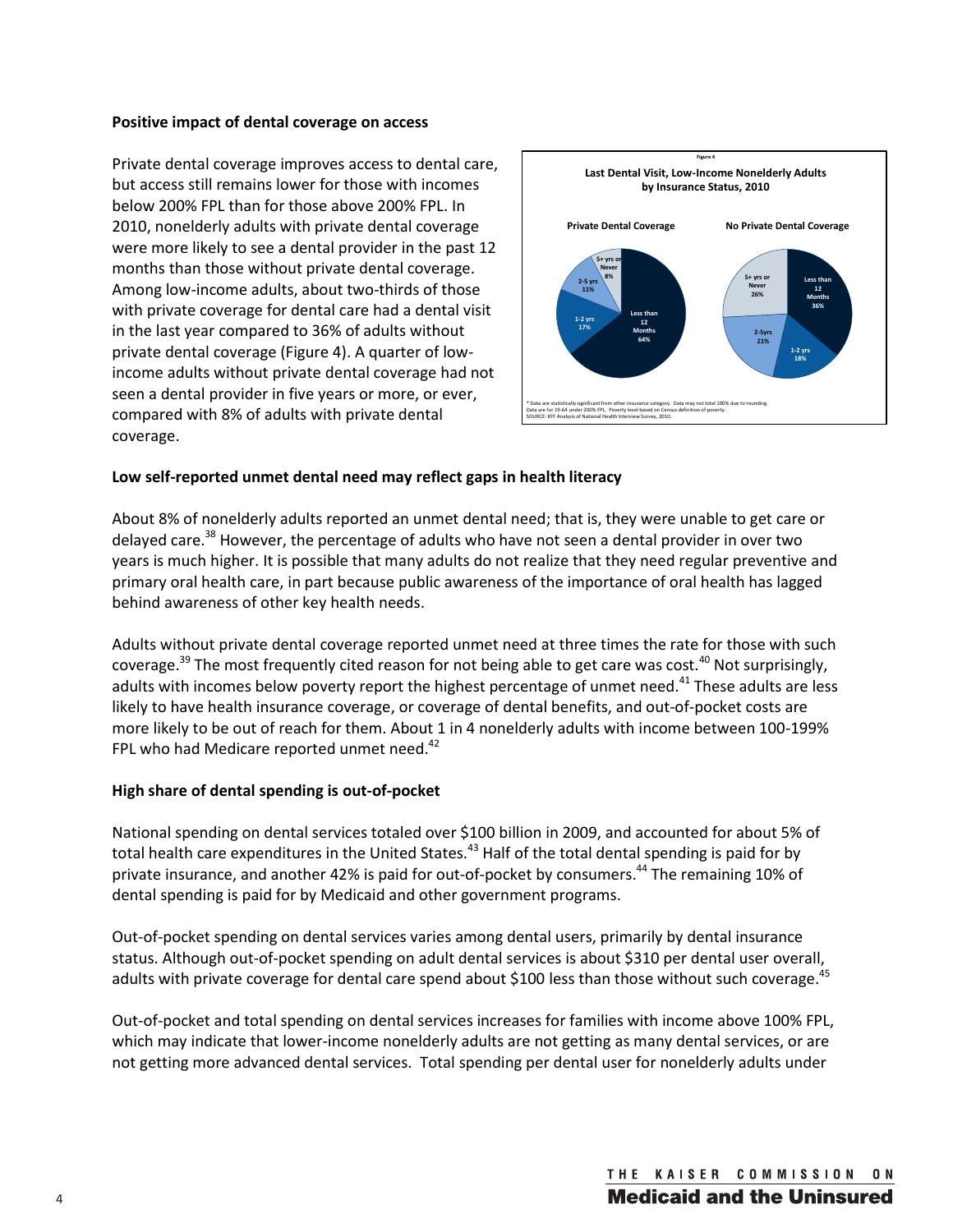100% FPL is \$523, but spending increases to \$709 for adults with income above 200% FPL.<sup>46</sup> Nonelderly adults without private dental insurance report a lower share of their total out-of-pocket spending attributable to on dental services, as compared to adults with private coverage for dental care.<sup>47</sup>

## **Looking ahead**

Low-income and minority adults experience more oral disease and have less access to affordable dental care than higher-income adults and non-minorities. Adults with private coverage for dental care are less likely to have untreated caries and other oral health problems, but access remains a problem even for those with coverage, partly due to the high cost of dental services. The ACA will expand health insurance coverage substantially for adults, significantly reducing the high uninsured rate particularly among lowincome adults, and lowering the financial barriers to care that many face. For children, the ACA will also help to increase access to oral health care as well as other needed care, by requiring oral health services for children in the minimum essential health benefits package. However, adult dental care was not required in the minimum package, leaving improvement in access to oral health for adults a continuing challenge.

> This policy brief was prepared by Rachel Licata and Julia Paradise of the Kaiser Family Foundation's Commission on Medicaid and the Uninsured.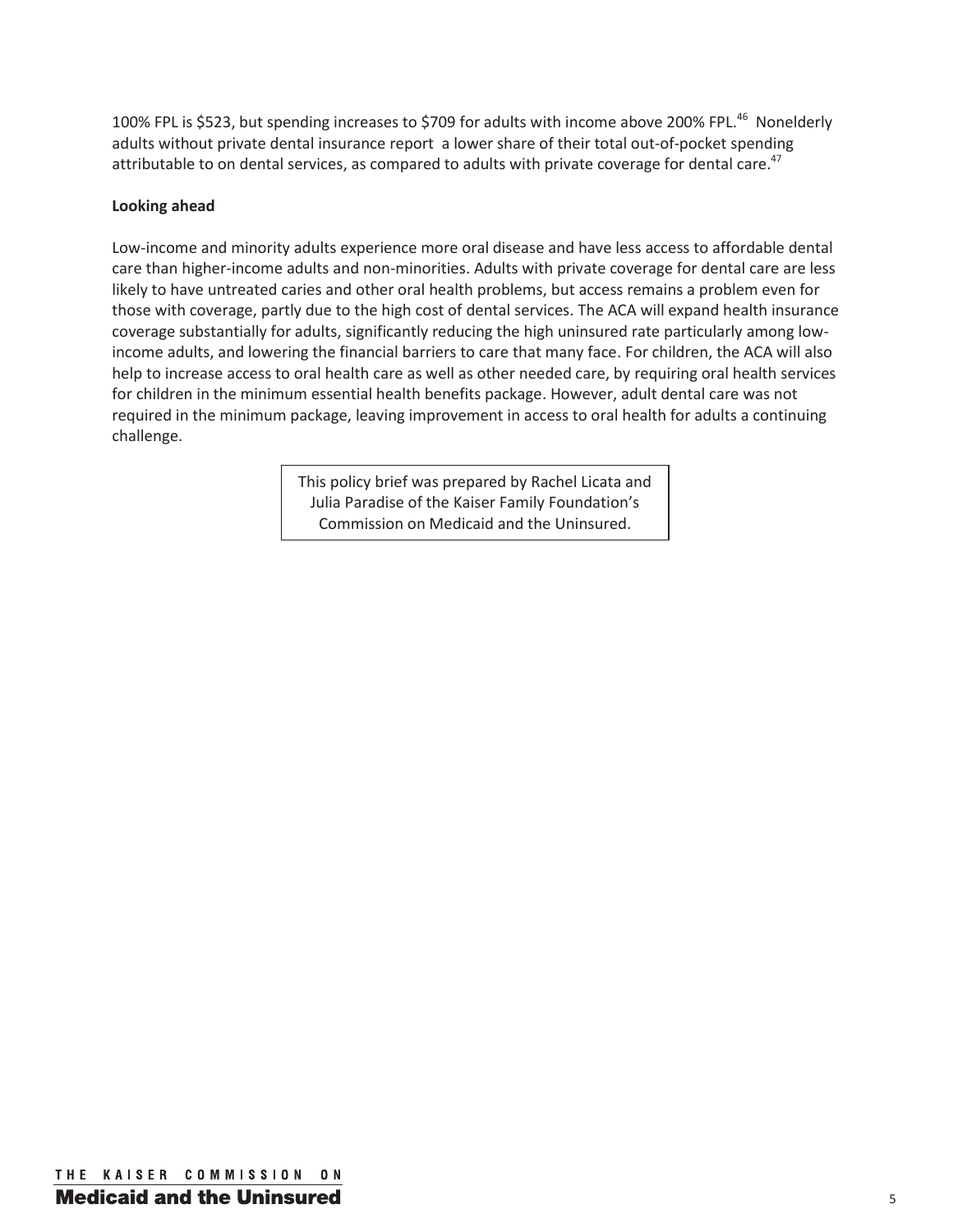#### **References**

<sup>4</sup> *Ibid.*

<sup>5</sup> Kaiser Commission on Medicaid and the Uninsured, Medicaid Benefits Database, 2010

- Smith V., Gifford, K, and Ellis, E, et al, *Moving Ahead Amid Fiscal Challenges: A Look at Medicaid Spending, Coverage and Policy Trends.* Kaiser Commission on Medicaid and the Uninsured, October 2011.<br><sup>6</sup> Oral Health in America, 2000.
- 

Snyder A. and Gehshan S. "State Health Reform: How Do Dental Benefits Fit In? Options for Policy Makers." Portland, ME: National Academy for State Health Policy, 2008.

 $<sup>7</sup>$  Essential Health Benefits: HHS Informational Bulletin, 2012. Available at</sup>

http://www.healthcare.gov/news/factsheets/2011/12/essential-health-benefits12162011a.html<br><sup>8</sup> Kaiser Family Foundation analysis of NHANES, 1999-2004.<br>*Oral Health for Adults,* CDC. Available at http://www.cdc.gov/oralhealt

<sup>9</sup> Kaiser Family Foundation analysis of NHANES, 1999-2004.<br><sup>10</sup> Oral Health in America, 2000.<br><sup>12</sup> Oral Health in America, 2000.<br><sup>12</sup> Oral Health in America, 2000.<br><sup>13</sup> Oral Health for Adults, CDC.<br><sup>14</sup> Ibid.<br><sup>15</sup> Surgeo

<sup>18</sup> Kaiser Family Foundation analysis of NHANES, 1999-2004.<br><sup>19</sup> NHANES, 1999-2004.<br><sup>20</sup> *Ibid.*<br><sup>21</sup> *Ibid.* 

<sup>22</sup> Kaiser Family Foundation analysis of National Health Interview Survey (NHIS), 2010.<br><sup>23</sup> NHIS, 2010.<br><sup>24</sup> NHIS, 2010.<br><sup>25</sup> NHIS, 2010.<br><sup>25</sup> Kaiser Commission on Medicaid and the Uninsured, Medicaid Benefits Database,

<sup>27</sup> *Eliminating Adult Benefits in Medi-Cal: An Analysis of Impact, California Health Care Foundation, December 2011.* 

Pryor, C., Monopoli, M. "Eliminating Adult Dental Coverage in Medicaid: An Analysis of the Massachusetts Experience." Kaiser Commission on Medicaid and the Uninsured, September 2005.

<sup>28</sup> *Eliminating Adult Benefits in Medi-Cal: An Analysis of Impact,* California Health Care Foundation, December 2011.

Pryor, C., Monopoli, M. "Eliminating Adult Dental Coverage in Medicaid: An Analysis of the Massachusetts Experience." Kaiser Commission on Medicaid and the Uninsured, September 2005.

<sup>29</sup> *Eliminating Adult Benefits in Medi-Cal: An Analysis of Impact,* California Health Care Foundation, December 2011.

Pryor, C., Monopoli, M. "Eliminating Adult Dental Coverage in Medicaid: An Analysis of the Massachusetts Experience." Kaiser Commission on Medicaid and the Uninsured, September 2005.<br> $30$  Smith and Gifford, 2011.

 $31$  Statehealthfacts.org. Distribution of Medicaid Enrollees by Enrollment Group, FY2009. Available at

http://www.statehealthfacts.org/comparemaptable.jsp?typ=1&ind=200&cat=4&sub=52<br><sup>32</sup> Medicaid Benefits Database, 2010.

<sup>33</sup> Kaiser Commission on Medicaid and the Uninsured, Summary of New Health Reform Law, 2011. Available at

http://www.kff.org/healthreform/8061.cfm?source=QL 34 Essential Health Benefits, 2012.

<sup>35</sup> Kaiser Family Foundation Analysis of Medicaid Expenditure Panel Survey (MEPS), AHRQ, 2009.<br><sup>36</sup> *Ibid.* 37 *Ibid.* 38 *Ibid.* 38 *Ibid.* 

<sup>39</sup> *Ibid.*

<sup>1</sup> *Oral Health in America: A Report of the Surgeon General,* National Institute of Dental and Craniofacial Research, National Institutes of Health, U.S. Dept. of Health and Human Services, 2000.<br><sup>2</sup> Ibid.

<sup>3</sup> *Ibid.*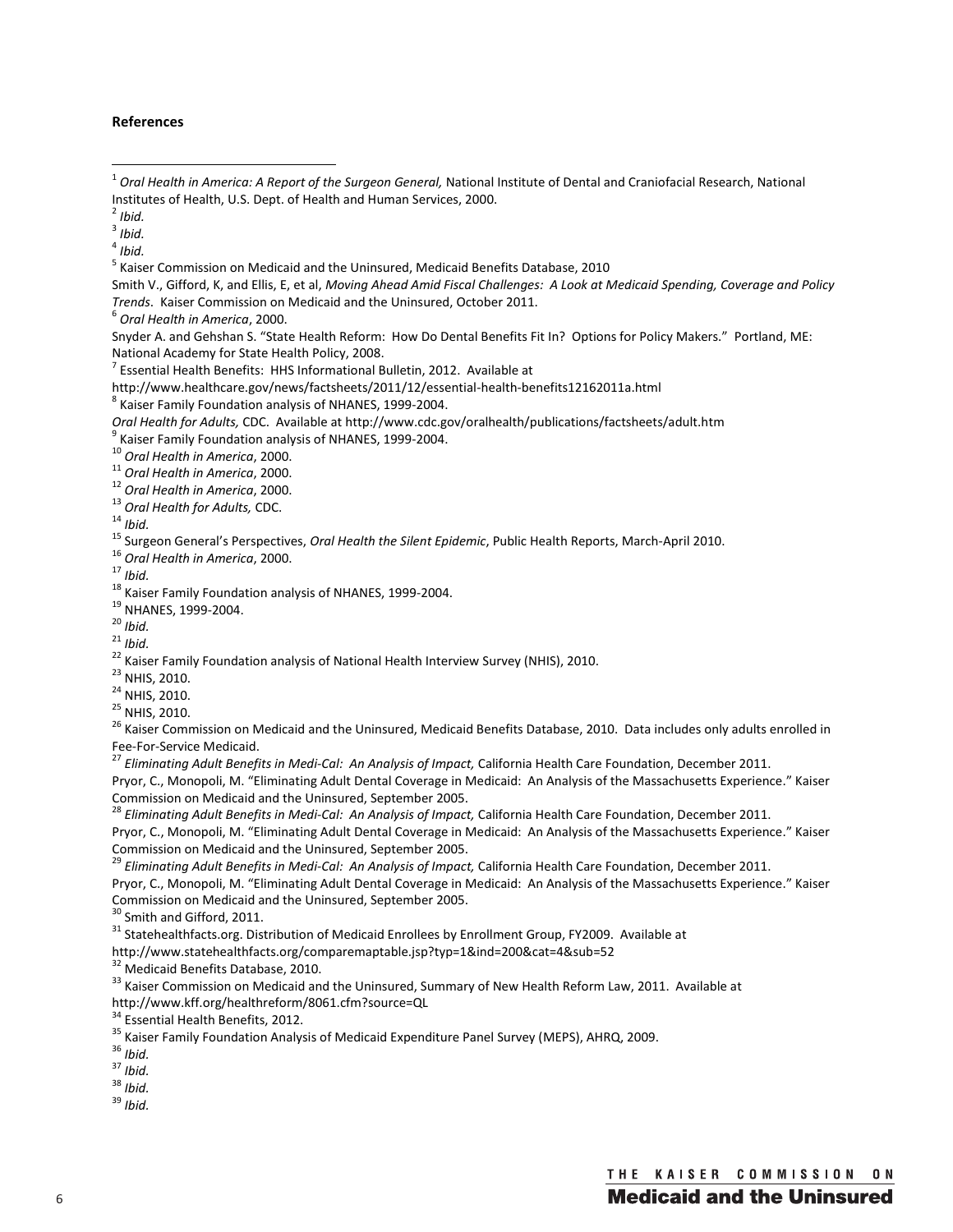<sup>43</sup> National Health Expenditure Fact Sheet, CMS, 2011. Available at http://www.cms.gov/Research-Statistics-Data-and-National Health Experiment Pact Sheet, CMS, 2011. Available at http://www.chis.gov/r<br>Systems/Statistics-Trends-and-Reports/NationalHealthExpendData/NHE-Fact-Sheet.html<br><sup>44</sup> *Ibid.*<br><sup>45</sup> Kaiser Family Foundation Analysis ME

- 
- 
- 

<sup>40</sup> *Ibid.*

<sup>41</sup> *Ibid.* <sup>42</sup> *Ibid.*